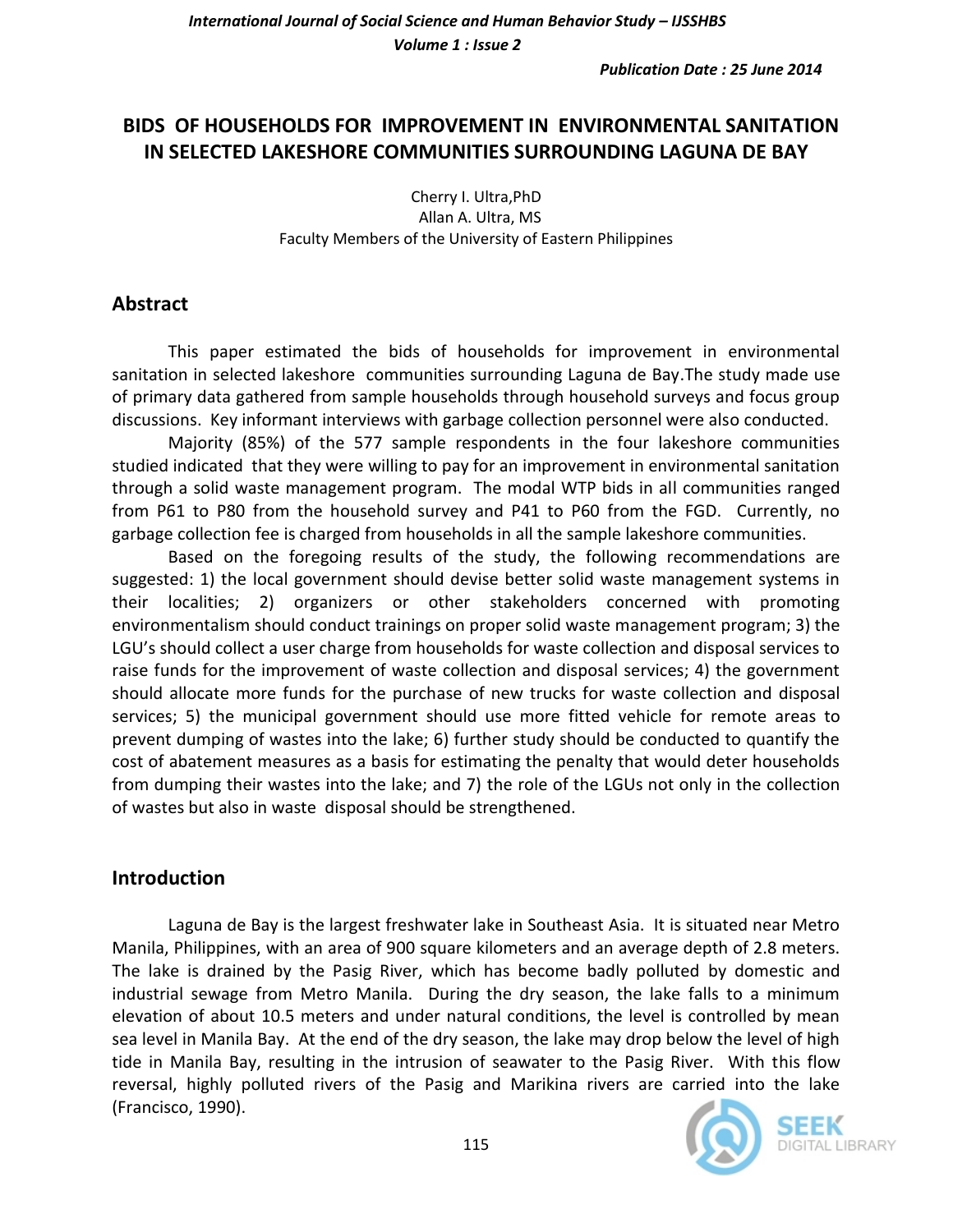#### *Publication Date : 25 June 2014*

In Laguna de Bay, previous studies noted that water pollution comes from numerous sources. Community wastes, specifically domestic wastes are the dominant pollution source. These domestic wastes are in the form of sewage, human waste, and solid waste. In 1995, pollution load was estimated as follows: a) biological oxygen demand – 47,810 mt from domestic waste and 37,147 mt from industries; b) suspended solids – 37,857 mt from domestic sources, 79,001 mt from livestock and poultry, and 79,456 mt from industries; c) nitrogen – 8,535 mt from domestic sources and 4,473 mt from livestock and poultry; and d) phosphorous – 1,688 mt from domestic sources and 1,547 mt from livestock and poultry ( Orbeta and Indab, 1994).

The main problem in solid waste management in the lakeshore municipalities around Laguna de Bay is the lack of ample attention posed by the local government in addressing the waste management problem. This study estimated the bids of households for improvement in environmental sanitation in selected lakeshore communitiies surrounding Laguna de Bay.

# **Methodology**

Both primary and secondary data were utilized to achieve the objectivess of the study. Primary data were collected through personal interview of 577 sample households using a structured interview schedule in selected lakeshore municipalities of Laguna de Bay.

Relevant documents such as the solid waste mangement plans in the four lakeshore municipalities surrounding Laguna de Bay such as Los Banos, Sta Cruz, Binangonan, and Cardona were accessed and used as basis for comparing existing garbage collection and disposal practices and in determining improvements for an effective solid waste management program.

Focus group discussions (FGD) were also conducted in the study sites such as Bayog (Los Banos); Sto. Angel Norte (Sta Cruz); Calumpang (Binangonan); and Looc (Cardona) to validate or confirm the data supplied by the 577 survey respondents on their willingness to pay responses.

Descriptive information on the solid waste management practices in selected lakeshore municipalities surrounding Laguna de Bay were collected to identify existing patterns in refuse handling. Other information such as municipal ordinances related to solid waste disposal in the study areas were also obtained.

To determine the households' willingness to pay for an improvement in environmental sanitation in selected lakeshore municipalities surrounding Laguna de Bay, one municipality from each geographical location was chosen. Random sampling technique was used in selecting the sample municipalities in each geographical location.

The randomly selected municipalities are Binangonan (West Bay Location), Cardona

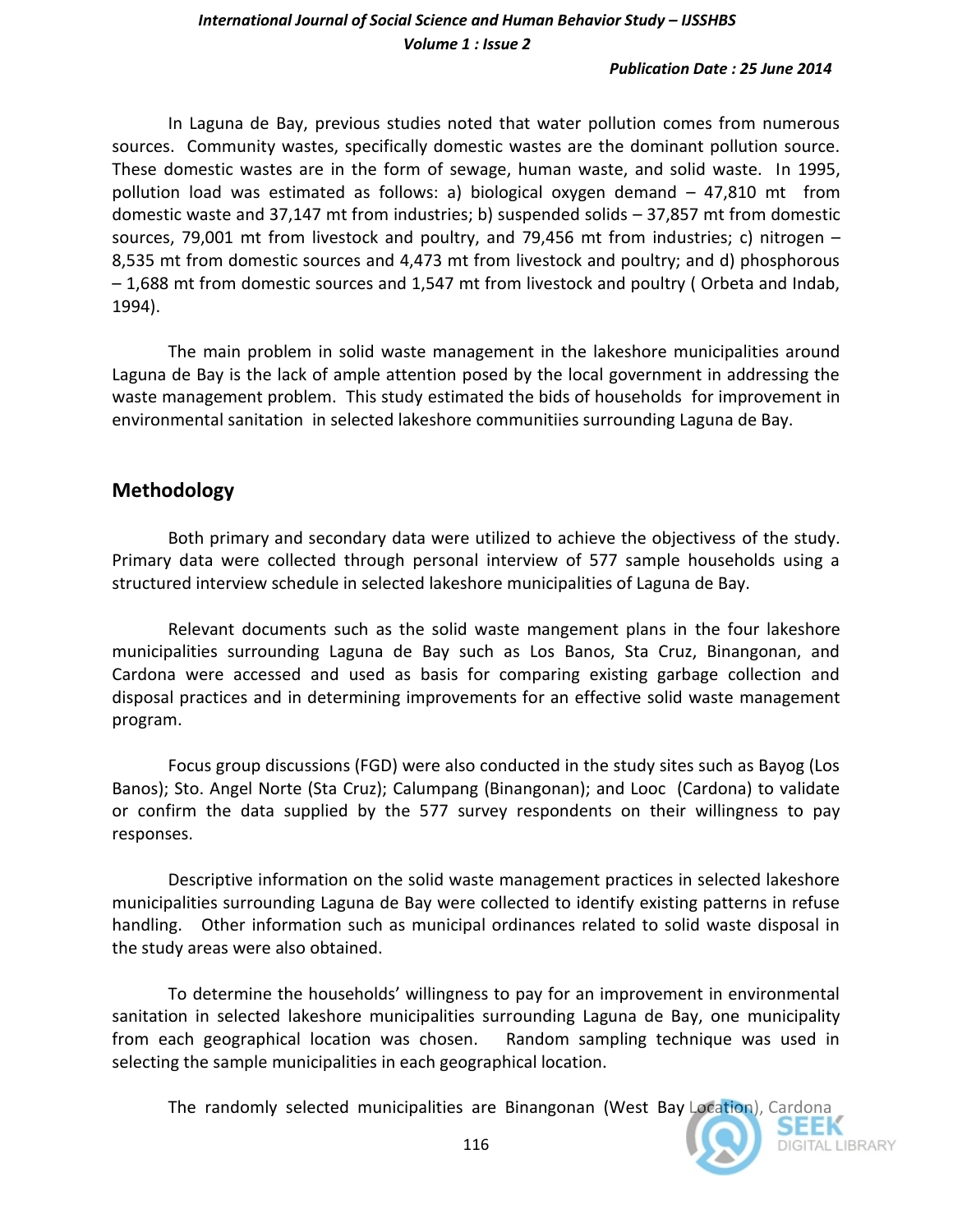## **International Journal of Social Science and Human Behavior Study – IJSSHBS** *Volume 1 : Issue 2*

(Central Bay Location), Sta Cruz (East Bay Location), and Los Banos (South Bay Location). Purposive sampling was used in the selection of four sample barangays based on the number of households and the largest coastal area. One barangay with the highest number of households or largest coastal area in each selected municipality was chosen as sample barangay. The four lakeshore barangays are Calumpang (Binangonan), Looc (Cardona), Santo Angel Norte (Sta Cruz), and Bayog (Los Banos).

The number of households in each sample barangay was obtained from the Municipal Planning and Development Office in each sample municipality. The number of households in the four sample barangays was estimated. This totalled to 5,768 households. The total number of household respondents in this study was determined by getting 10% of the total number of households in the four sample barangays. Hence, 577 sample respondents comprised the total sample size. Proportional allocation method was utilized in determining the sample size or the number of sample households in each barangay, (i.e., Calumpang, 223; Looc, 136; Sto Angel Norte, 103; and Bayog, 115). The list of lakeshore households were obtained from the chairmen of the barangays covered. Random sampling technique was used in selecting the sample respondents in each barangay.

Descriptive statistics such as means, frequencies, and percentages were used in presenting the household profile, the type of wastes produced and the solid waste management practices in selected lakeshore municipalities surrounding Laguna de Bay. Weighted rank means of the solid wastes generated by barangay were estimated to determine the relative ranking of the most frequently generated domestic wastes.

The households' willingness to pay a certain percentage of their household income to have an improved environmental sanitation through solid waste management program was determined through the Contingent Valuation Method (CVM) with the willingness to pay format. The benefit valuaton technique relies on estimating the willingness to pay for an improvement in environmental sanitation. This was done by asking the respondents in each sample barangay how much they were willing to pay for an improvement in environmental sanitation during the household surveys and the focus group discussions. Mean and mode estimates of the willingness to pay were computed. The mode values are preferred to the mean values since the mean values might be affected by outlyers which might either pull up or pull down the mean. The estimated mode value could be used as the user charge that could be imposed to residents in lakeshore municipalities for waste collection and disposal services.

### **Results and Discussion**

Majority (85%) of the 577 sample respondents in the four lakeshore communities studied indicated that they were willing to pay for an improvement in environmental sanitation through a solid waste management program. The modal WTP bids in all communities ranged from P61 to P80 from the household survey and P41 to P60 from the FGD. Currently, no garbage collection fee is charged from households in all the sample lakeshore communities.<br>SEEM

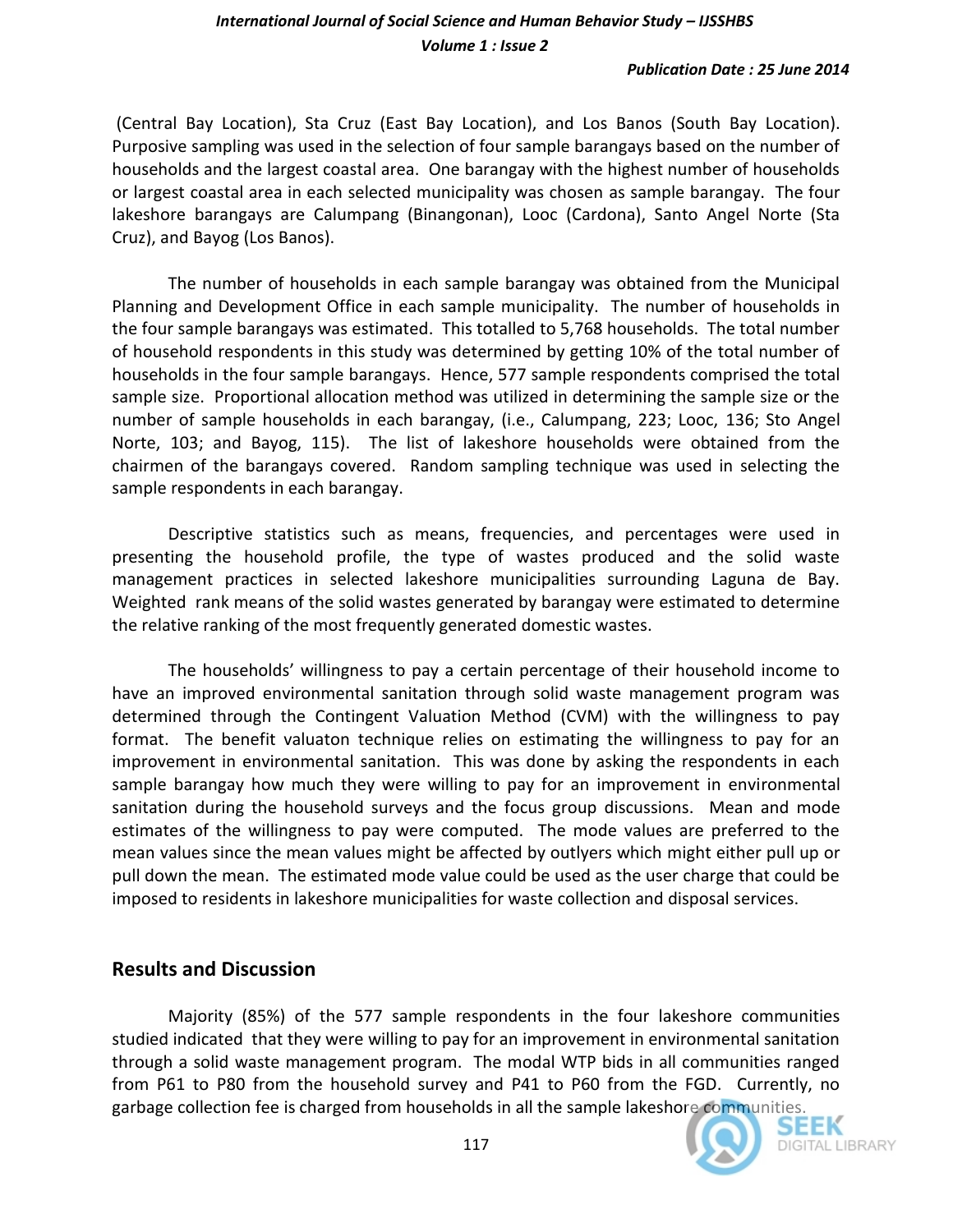## **Recommendations**

Based on the foregoing results of the study, the following recommendations are suggested: 1) the local government should devise better solid waste management systems in their localities; 2) organizers or other stakeholders concerned with promoting environmentalism should conduct trainings on proper solid waste management program; 3) the LGU's should collect a user charge from households for waste collection and disposal services to raise funds for the improvement of waste collection and disposal services; 4) the government should allocate more funds for the purchase of new trucks for waste collection and disposal services; 5) the municipal government should use more fitted vehicle for remote areas to prevent dumping of wastes into the lake; 6) further study should be conducted to quantify the cost of abatement measures as a basis for estimating the penalty that would deter households from dumping their wastes into the lake; and 7) the role of the LGUs not only in the collection of wastes but also in waste disposal should be strengthened.